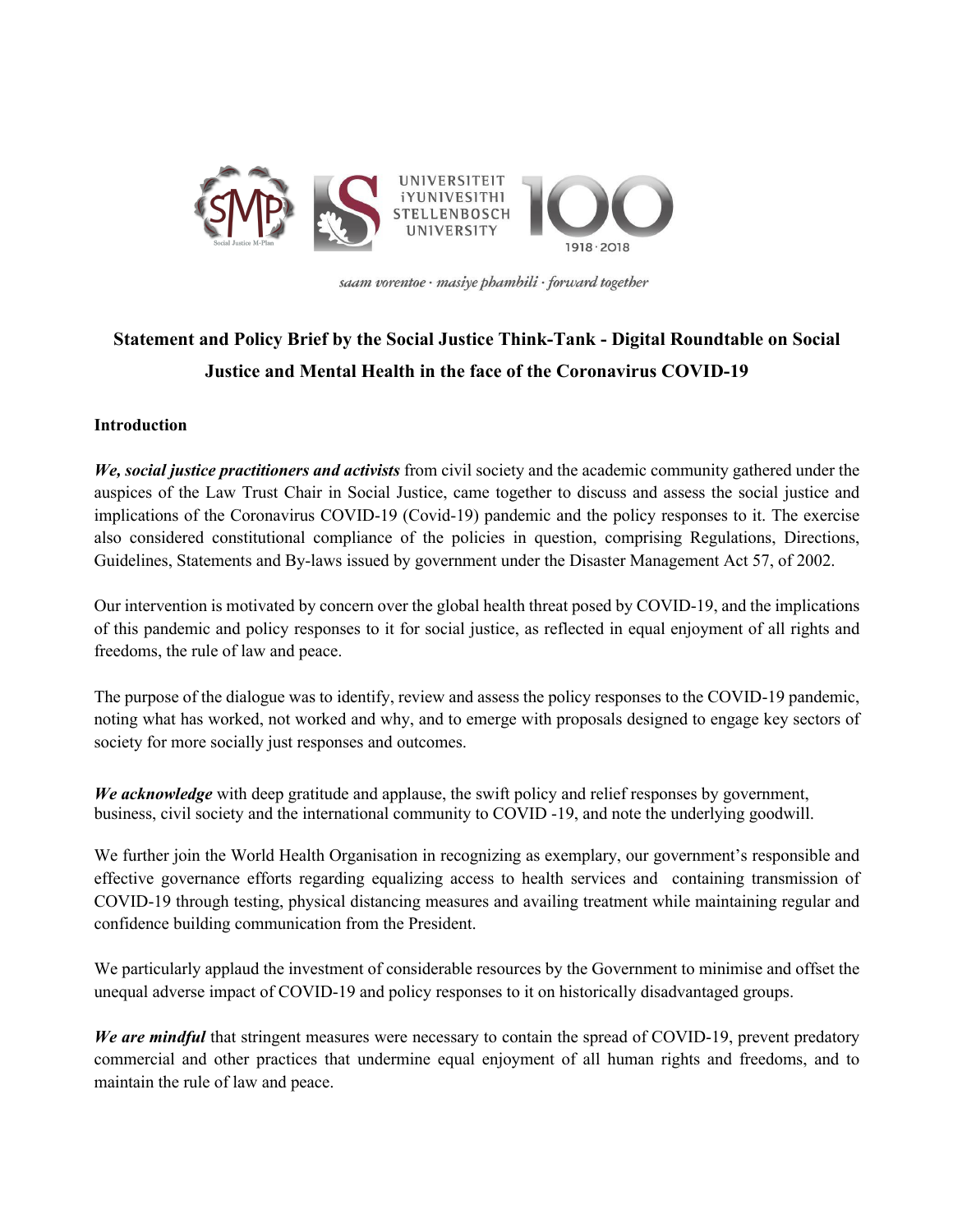We are equally mindful that COVID-19 and related policy responses were bound to have an unequal impact across diverse contexts, and that, due to pre-existing socio-economic fault lines, the exacerbation of poverty and inequality was inevitable unless consciously addressed.

## **Policy Review Objectives**

The policy review process has focused on assessing policy responses to COVID19, comprising regulations issued under the Disaster Management Act together with Directions, Guidelines, Government Statements and By-laws, from the perspective of their impact on social justice and compliance with the equality duty as imposed by the constitution and related international instruments.

The policy design process was also reviewed, particularly focusing on the extent of use of disaggregated data in planning and the involvement of all impacted groups and communities.

The review process focused on seven thematic areas with Working Groups assigned to conduct a deep dive social justice impact analysis of the COVID-19 pandemic and policy responses in that thematic area.

*Going forward,* we aim to assist the Government in monitoring the implementation of the COVID 19 policies to ensure responsiveness to the day-to-day realities of the most vulnerable communities in all Municipal Wards to ensure implementation does not undermine the achievement of equality, human dignity and advancement of human rights and freedoms for all while forming a social accountability bulwark against corruption

## **The Review Process**

At the core of the policy scrutiny is testing for social justice impact and related compliance with government's equality duty. The exercise has been framed by the Social Justice Impact Assessment Matrix (SIAM), piloted by the Law Trust Social Justice Chair, comprising the following questions:

## 9-Dimensional Social Justice Impact Assessment Matrix (SIAM)<sup>1</sup>

- *1. What is the purpose of the planned or existing policy/decision/law and is it congruent with constitutional objectives and values concerning the achievement of substantive equality or social justice and advancing human rights for all?*
- *2. Who or what group is the targeted or main beneficiary of the policy/decision/law?*
- *3. Does the policy/decision/law differentiate or treat everyone on a one-size-fits-all basis?*
- *4. What data has been relied on and is it sufficiently disaggregated in terms of the constitutional grounds of prohibited discrimination, including overlaying grounds and has the data been integrity assured?*
- *5. Does the policy/decision/law confer disproportionate advantage to any group identified in terms of one or more of the 17 grounds in the Constitution (16 listed plus any analogous ground) or does it*

<sup>1</sup> Copyright © Social Justice Chair- Stellenbosch University, 2020.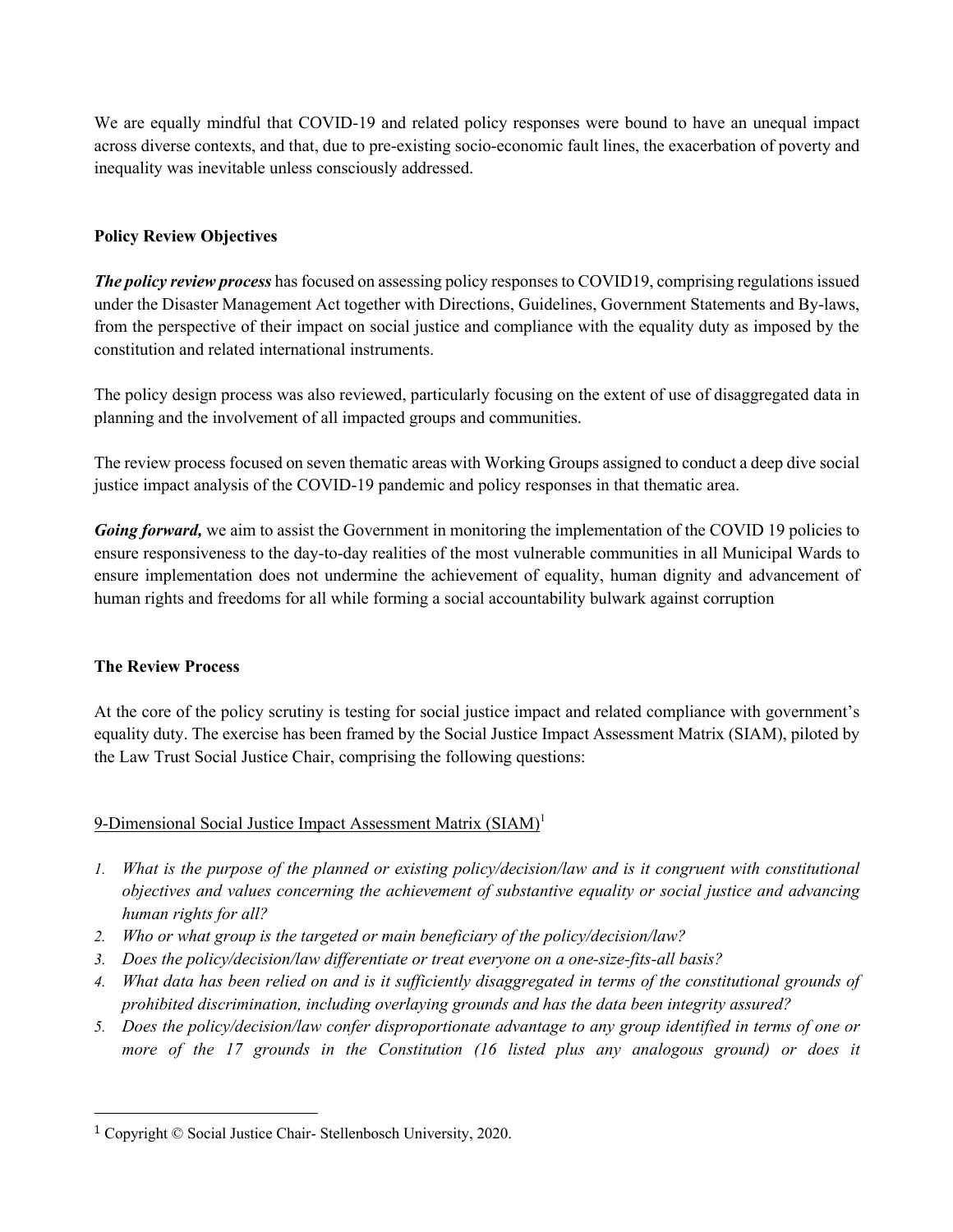*disproportionately withhold advantage or privilege to any group identified in terms of the constitutional grounds?* 

- *6. Does the policy/decision/law advance or reduce historical disadvantage with a view to advancing equality, including equal enjoyment of and all human rights and freedoms as envisaged in section 9 (2) read with section 7(2) of the Constitution?2*
- *7. If the policy/decision/law disproportionately advantages and disadvantages a group or groups identified in terms of constitutional grounds, how important is it and can its purpose be achieved through less intrusive means?*
- *8. If the purpose can't be achieved through alternative means, what compensation measures have been built in to offset the disproportionate disadvantage to one or more groups or combination thereof?<sup>3</sup>*
- *9. Have all affected groups been consulted or involved in the policy design and afforded opportunities to influence the design and possible rethinking of potentially unduly harmful impact.*

#### **General Observations and Conclusions**

Policy responses to COVID -19 show a level of appreciating that preexisting racial, gender, age, social class and geographic disparities predispose any epidemic to a disparate adverse impact on disadvantaged groups. However, it appears that more attention needs to be paid to the use of disaggregated data to predict the likely impact of any intended policy on poverty and inequality and avoid undue harm. Some of the Disaster Management Regulations, Directions, Guidelines, Statements and By-Laws seem not to have considered the likelihood of preventable and unequal adverse impact on disadvantaged groups in the policy design. Examples include public transport users and the informal economy, which are the backbone of township, rural economies and the livelihoods of a significant cohort of the middle class. The impact on family life, particularly parenting, needs better consideration and so does the impact on education, mental health and social cohesion. The impact of school closures on food security for children, child-care arrangements for the poor were not factored in the planning process. It also appears that poverty and inequality and geographic disparities in internet access were not considered in initial policy decisions to temporarily shift to online education.

The disaggregated data and participatory inadequacies are apparent in the fact that COVID-19 Regulations, Directions, Guidelines, Statements and Bylaws imposing one size fit all movement restrictions have unduly harmed some groups more than others. The paucity of disaggregated data anchoring and inclusive participation in policy design, is also apparent in that the Social Relief and Economic Support Package (SRESP) primarily focusses on health and the economy despite the impact of the physical distancing disaster management policies transcending life and livelihoods and impacting on education, family life, communication and mental health,

<sup>&</sup>lt;sup>2</sup> The presumption here is that poverty is an inequality issue and that an equality impact assessment will invariably include social class disadvantage mitigation or exacerbation.

<sup>3</sup> The design of SIAM has considered the unfair discrimination test outlined by the Constitutional Court in *Harksen v Lane No and Others (*CCT9/97) [1997] ZACC 12; 1997 (11) BCLR 1489; 1998 (1) SA 300 (7 October 1997)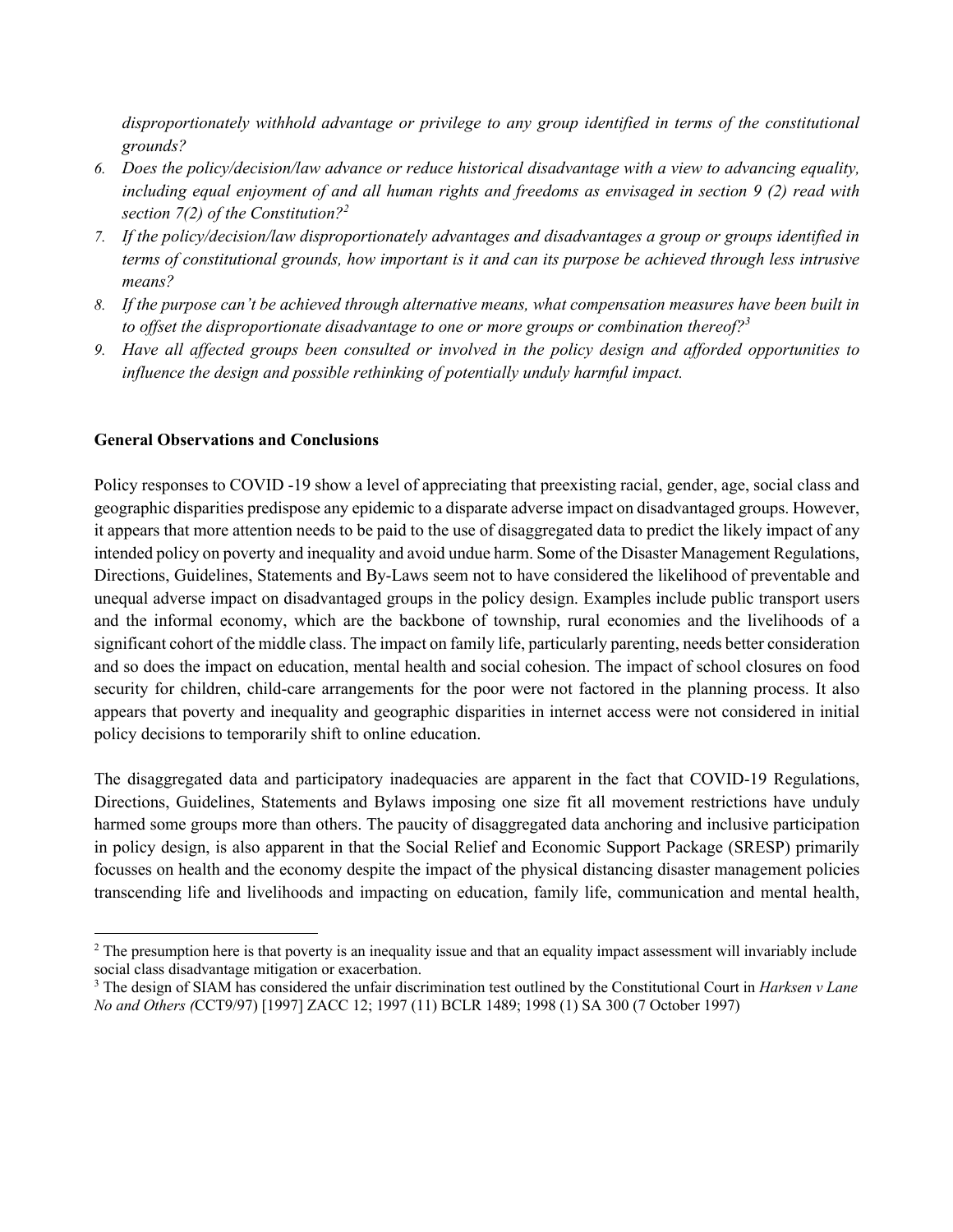among others. The economic focus itself needs a broader understanding of the diverse livelihoods that have been disrupted and possibly curtailed by the restrictions.

In South Africa's context, for example, where the gig economy and small business are fundamental to households and overall economic infrastructure, the cost of the lockdown is unsustainable for the majority. At worst, the Harvard Business Growth Labs (Hausmann, 2020) concludes that in developing countries, people may have to decide between a 10% chance of dying from the virus and a 100% chance of starving to death.

Awareness of the everyday lived experience of the most vulnerable persons must be an ongoing source of qualitative and quantitative data collection, feeding into policy formation. The rate of infection is most important, since this will fluctuate, as measures loosen. Keeping the public abreast of the impact of easing lockdown in relation to the rate of infection, is also critical to win buy-in towards compliance. Equally, the impact of COVID-19 policy measures on households in terms of food security, withdrawals from alcohol, domestic violence, mental health and education, is important in devising coherent responses. Responding meaningfully to the diversity issues presents an opportunity amid crisis that can be harnessed to fortify economic and social life for all. This would foster the elusive inclusive economy to be achieved by transcending legacy poverty and inequality, ensuring better governance and foster a more prosperous socio-economic trajectory for the country.

Policy decisions must be a response to scientific evidence, which must include public inputs in addition to being explained to the public at large, educating them as to the context of each decision, its purpose, and what the government hopes to achieve. Involvement of all social classes in the policy design process is not only a requirement of democratic governance, it also enhances tailored and demand driven as opposed to supply driven to policies thus optimizing efficient and responsive policy choices. Broadly inclusive policy making processes further optimize socially just outcomes by meeting all groups where they are thus ensuring that no one is left behind as envisaged in the UN Sustainable Development Goals (SDGs).

The success of policy decisions relies on public buy-in and trust, which cannot be gained without inclusive participation and regular clear and concise communication in all official languages, through channels such as mobile messaging, radio and television. Equally, citizens must feel heard and their needs responded to considering that different circumstances entail different impact. Account is taken of the fact that the Constitution permits certain deviations from democratic governance in an emergency. But this does not allow gratuitous departure from or a prolonged curtailment of democratic governance. Two-way communication is critical in a pandemic so that the cooperation of all can lead to safeguarding COVID-19 policies and the fostering of horizontal and vertical peace, which can be fragile in times of crises.

It is encouraging that in some cases, the resultant injustices were corrected halfway through the implementation process, which confirms the need for inclusive involvement in policy design while signifying that government does listen.

#### *Summary Reports on Thematic Areas*

## **1. Poverty Mapping**

It is well known that South Africa, with around over 55% of its population living in poverty, which is at 64.2% among those classified as African, is one of the most unequal societies in terms of distribution of wealth (Stats SA). The preamble of our Constitution prescribes, as a priority, the acknowledgment and dismantlement of these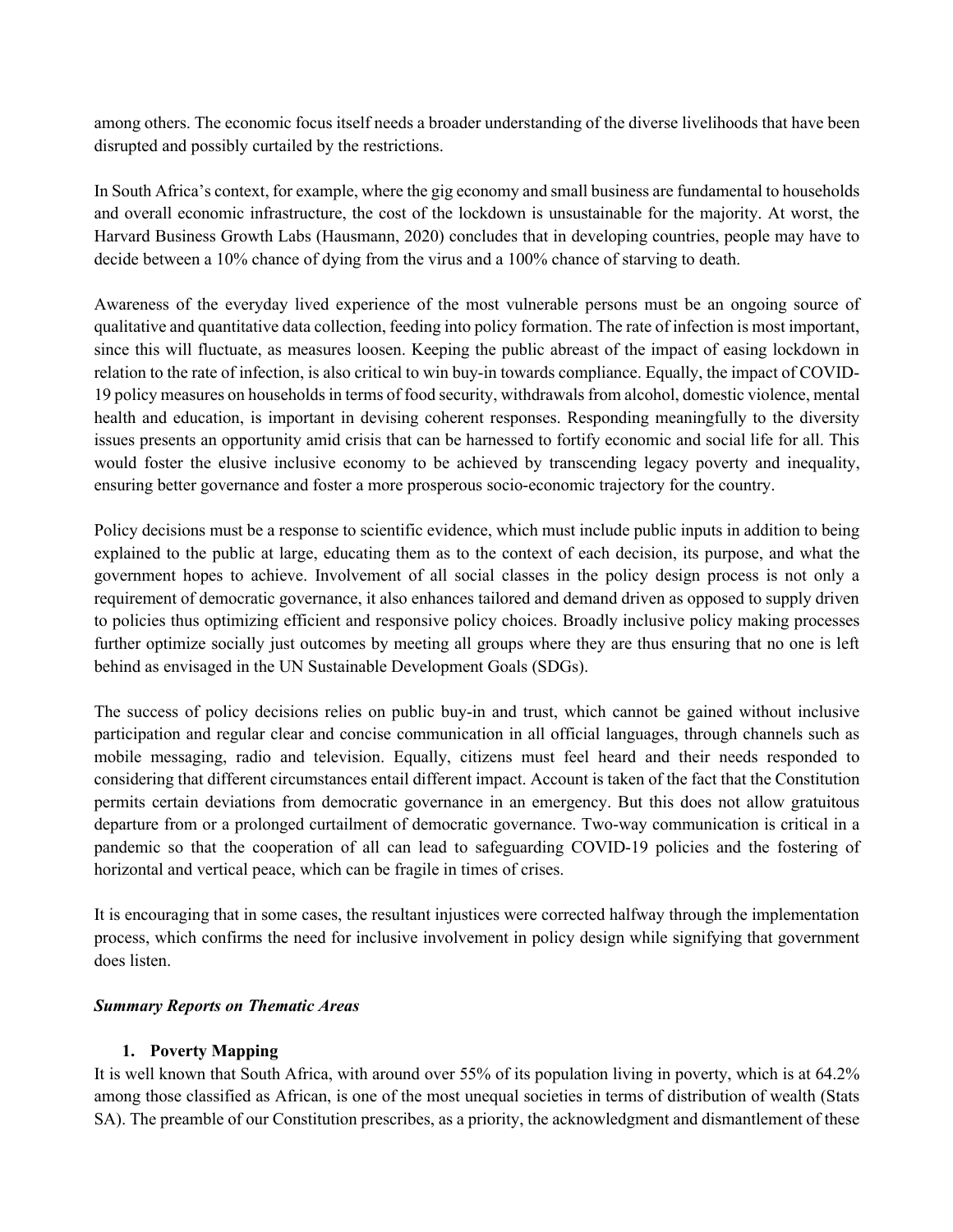injustices. And advancement of equality in a democracy anchored in social justice. This consideration should inform policy design in all circumstances, including the COVID-19 policy responses.

The use of aggregated and purpose-driven data detailing the extent and partitioning of poverty and in society should be the basis for policy responses in planning the distribution of resources. Equal consideration should the given to the constitutional duty to achieve equality. Failure by the Government to effectively use this resource has, and will further, impact on many lives. Community-based and integrative data collection, using resources such as the Stats SA Poverty Map 2018, and data gathered by the THUMA foundation, South African Women in Dialogue (SAWID) the South African Local Government Association (SALGA) and One Map South Africa will not only be instrumental in policy formation for COVID-19, but provide an adept tool in the Government's continued efforts to achieve equality and end poverty while responding in a targeted manner to COVID-19 .

However, given that available data is mostly dated and insufficiently disaggregated because the main source is the 2011 Census, there is an urgent need for a Poverty and Inequality Mapping exercise that will also take into account the poverty and inequality impact of COVID 19 and policy responses to it. The resultant Poverty and Inequality Map(s) will inform both the implementation of the recently announced R500 billion (SRESP) and design of the Phase 3 long-term socio-economic restructuring strategy transcending the COVID-19 response.

## **2. Food security and other Social Rights**

Food security and preventing people from dying from hunger and malnutrition are apex priorities in the COVID-19 context. Planning for the lockdowns must consider the relationship between food and its links to health and well being, water and sanitation conditions, and the microbiological and chemical safety of the food. The right to food is enshrined in the South African Constitution. Section 27(1) (b) of the Constitution states that, "everyone has the right to sufficient food and water" and Section (27) (b) emphasizes that "the State must formulate reasonable legislative efforts and take other measures within its available resources to achieve the progressive realization of these rights." The right to food requires that food is available, accessible, and adequate for everyone without discrimination. The Food and Nutrition Security Policy is key in achieving the objectives of the National Development Plan and that of the global SDGs especially during COVID19.4

It is important that food security elements of the SRESP expeditiously reach every person in each of the 4392 wards, preferably simultaneously, to prevent hunger and anger, which left unattended will undermine human development, social cohesion and the rule of law.

#### **3. Education**

More attention should be paid to the impact of COVID-19 and policy responses to it, to education from cradle to grave, with emphasis on early childhood development and the promotion of equality of access to e-learning resources, particularly in higher education. If this is not done urgently, existing inequalities in access to education will be exacerbated as will be the impact of education as a social determinant of poverty and inequality. Failure to address early childhood development also has a disparate impact on women's livelihoods.

The SRESP should incorporate an investment of a considerable amount of resources toward facilitating equal access to the digital learning environment that all have been leapfrogged into. Urgent requirements in this

<sup>&</sup>lt;sup>4</sup> Towards measuring the extent of food security in South Africa: An examination of hunger and food adequacy Report: 03-00-14"; (accessed 2019-04-24)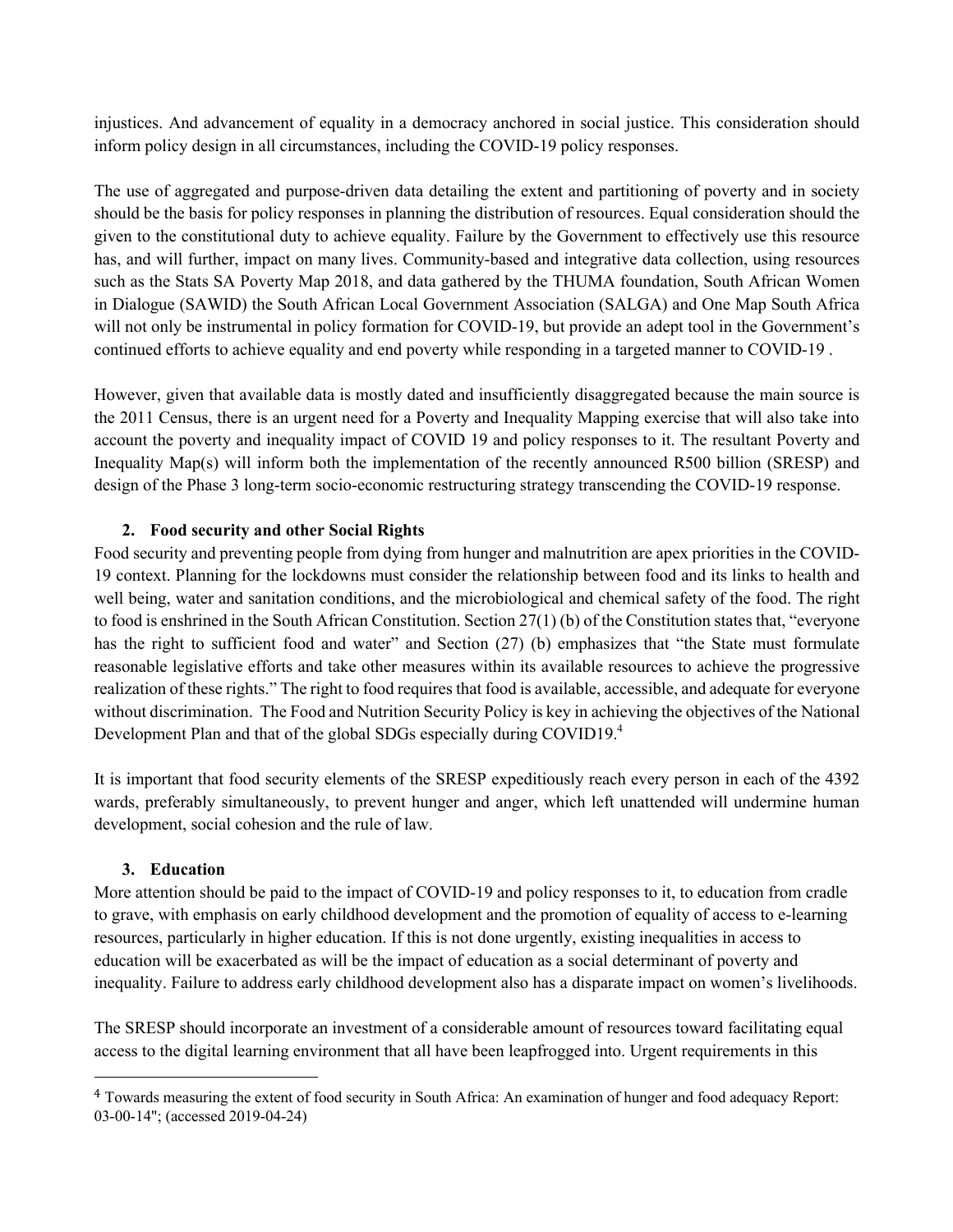regard, include access to data, digital instruments such as laptops, extension of internet coverage to all villages and investments in technology and digital literacy for education to break the cycle of poverty. Media channels currently extended to basic education, comprising websites, youtube, facebook, whatsapp, television and mobile apps, should be expanded to reach all persons and communities. Institutions such as Wits and UCT that have responded with e-learning equalizing packages, could be emulated in this regard while government, business and civil society step in to help historically disadvantaged universities and students.

The review of the child grant to address, among others, nutritional requirements of children that can no longer be met through school feeding systems. However, clarity needs to be provided regarding the apportionment to ensure equitable treatment of children whose indigent parents have more than one child as equal access to prevention of hunger and brain stunting resources is critical for human and sustainable development.

#### **4. Rule of Law and Policy Tracking**

All policy responses to the national public health emergency of COVID-19 must be formulated against the backdrop of South Africa's Constitution including the right to equality (section 9), dignity (section 10) and just administrative action (section 33) and government duty to protect and advance human rights (section 7(2) and to give priority to constitutional responsibilities(section 237). Due regard should be paid to the duty to protect, promote and fulfil all the rights in the bill of rights (section 7(2)). Policies must also advance the rule of law, democratic governance, transformation and broader social justice (Preamble). To achieve this, policy formulation should be social impact conscious. This requires evidence-based policy design incorporating socially disaggregated data and qualitative information sourced through consultation with all communities and all levels of business, including the informal sector. The policies must be able to be implemented and enforced effectively and with context specific realities in mind. Any policies adopted must have a clear desired outcome that is communicated to the public at large. To protect the rule of law, policies enacted by Government must inspire trust rather than sow discontent and much of this boils down to communication and active consultation. Consideration should be given to the costly nature of stringent physical distancing, an unsustainable reality for South Africa's developing economy and concomitant social context. Policy analyses of global COVID-19 recommendations for developing countries with little fiscal space (Haussman,  $2020$ )<sup>5</sup>, is that investments should be ramped up towards widespread reliable diagnostic testing, with short turnaround times in yielding results, contact tracing and self-isolation of those ill, elderly and those who have been in touch with someone infected. Alongside this, investments into antibody testing to identify those safe to return to work. This has been earmarked as the most low-cost way of engaging with the pandemic so that lockdown policies can be negotiated for the economy to continue incrementally, but crucially, in relation to the rate of infection. This strategy is especially recommended by global health experts as effective where numbers of deaths are still low, as is currently the case in South Africa, and as the only interim measure to negotiate lockdown measures until a vaccine is made available.

#### **5. Gender**

COVID-19 policy responses need to mainstream gender considerations also known as a gender lens to anticipate and reduce adverse impact on women and others because of preexisting difference and disadvantage.

<sup>5</sup> Haussman, R. 2020. The Macro-Economic Implications of COVID-19 in our partner countries. Harvard Kennedy School.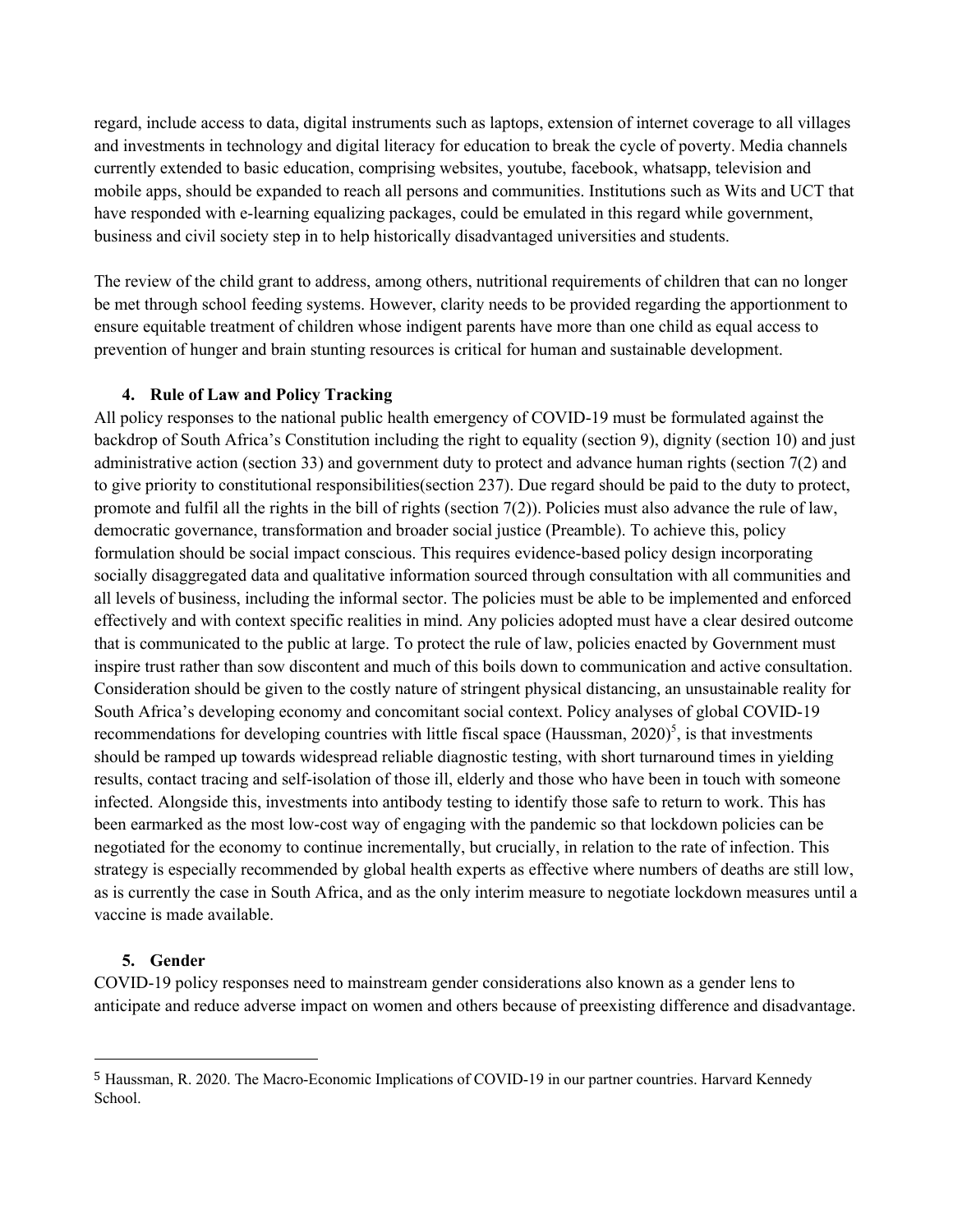Policy considerations should also respond to the overlaying of gender, race, disability, social class and geographic circumstances and related needs.

Prior to the onset of COVID-19, the World Economic Forum estimated that the gender gap in economic opportunity will potentially close in 2186. It noted that the global gender gap across health, education, economic opportunity and politics had closed by just 4% over the past 10 years. The triple role of women in terms of the division of labour is an analytical framework used to highlight the work that women do. In terms of this, women generally take on a reproductive role that entails both childbearing and rearing responsibilities which is required to ensure the maintenance and reproduction of the labour force, and a community management role in addition to their productive role. COVID-19 has reinforced the economic inequity between men and women, particularly in relation to the provision of care work in society. Women working in informal sectors of the economy and workers in sectors such as domestic work and farm work, are rendered particularly vulnerable. For this reason, a gender lens must be applied to the design of fiscal stimulus and social assistance interventions.

More consideration should also be given to the impact of COVID 19 policies on Gender-based violence which was declared a national crisis before the onset of COVID-19. The conditions of the national lockdown have led to a significant increase in such violence. Responses should include paying attention to police and army excesses when enforcing the emergency regulations and the provision of resources, including shelter and communications facilities in all Municipal wards. This should be accompanied by greater transparency and heightened scrutiny of all COVID 19 conduct with an eye to impact on Femicide and related sex and genderbased violence in line with the declared national crisis.

## **6. Economy and Economic Rights**

Financial responses to a global health crisis must always be secondary to measures prioritising human life: "a government trying to privilege the health of its economy over the health of its citizenry would in all likelihood end up with neither" (The Economist 2020). That being said, the effects of a lockdown as has been implemented in South Africa and elsewhere globally can often lead to a similar magnitude of loss in human life through economic instability and inequality where its effects are not mitigated by a competent and able authority. A mere glance at the overwhelming response to the offers of financial support by business-owners is sufficient to gauge the simple fact that what is being done is insufficient to save our economy. This fact has been well established by Minister of Finance Tito Mboweni, who claimed that this pandemic was almost certain to bring about "a deep recession in 2020" (Phillip 2020). The structured financial support programmes offered to small businesses have been notable and well-advertised. In addition to applying for the many financial support programmes offered by the government and the private sphere, "over a fifth [reported that they] will defer tax payments" (Vollgraaff 2020). This indicates that tax regulations are perhaps one of the more useful tools in providing financial relief to business-owners during this pandemic.

Over 3.6 million South Africans are employed as part of the informal sector, whether working for their own account or as domestic workers. While these concerns have been highlighted by many, with the majority calling for a universal grant, there have yet to be any concrete proposals from the authorities (Philip 2020; Buthelezi 2020; Cotterill 2020). The government has acknowledged these calls with the response that support to the informal business sector would be forthcoming but is still under development (CNBC Africa 2020).

COVID-19 impact measures should transcend economic recovery and include deliberate transformative and restructuring dimensions for regeneration and transformation of the economy. A fresh approach to the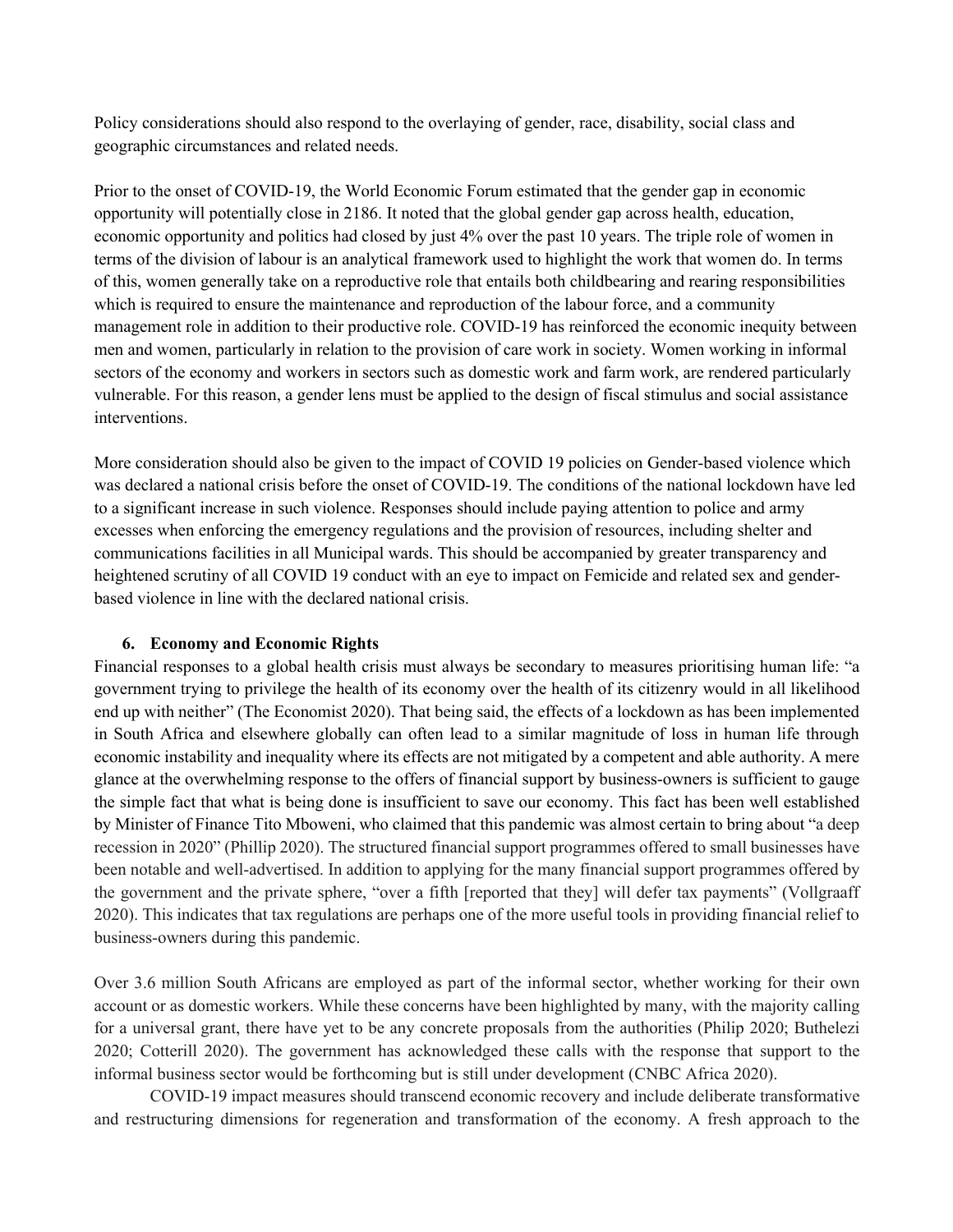economic framework requires structural transformation that is linked to shared growth enhancing changes. This includes boosting aggregate demand and unlocking supply of goods and services while enabling equitable access to all resources released under COVID 19 for all groups and communities. Financing models, in this regard, should eschew taking away already committed resources in a manner that reinforces existing poverty and inequality cleavages. Wasteful and redundant state institutions and expenditure should also be discarded.

## **7. Health and Mental Health**

Mental health is an integral part of the right to health yet in disaster emergencies, this tends to be a secondary issue. In gauging the impact of policies to mitigate COVID-19, it is important to build in mechanisms that engage with its effects from a mental health perspective.

The conditions of the lockdown have a significant impact on mental health and well-being, with perilous implications that include heightened incidences of depression and post-traumatic stress disorders. The inability to engage in certain physical activities, being confinement in abusive domestic conditions and financial strain are examples of situations that can have a detrimental effect on mental health. Special consideration needs to be given to mental health effects of COVID-19 particularly on socially marginalized groups such as moving homeless people into camps and prevention of marginalized groups from trading in informal essential services such as traditional medicine food services.

An amount of R150 million was allocated to the Solidarity Fund to fight the spread of Covid-19, R700 million was allocated to SMMEs and R3 billion was set aside for vulnerable companies. Policy responses have excluded the informal markets, resulting in financial strain as a result of a dramatic halt in the flow of funds. This has a link to health as well as mental health issues in communities because they affect supply and demand chains, resulting in high levels of frustration and desperation and the R350 distress grant will not adequately meet this challenge.

# *Recommendations for action*

## *Government*

- Engage in an *ongoing review* of the lockdown restrictions mindful of the constitutional equality duty and related social obligations and a cost-benefit analysis that seeks to socio-economically fortify the country beyond COVID 19 while fostering the rule of law, sustainable development and peace.
- Conduct *risk assessments*: Government needs to carefully assess the impact of policies on diverse groups and communities and constantly monitor the impact on socially disadvantaged groups.
- *Employ disaggregated data* in impact review and planning of new policy responses to COVID-19 and maintain a weekly updated SRESP Index to ensure accountability and social justice, including even distribution of benefits across all Municipal Wards.
- *Local level consultation* is critical to securing buy-in to policies. Policy design models should incorporate disaggregated data-based planning and consultation with community forums such as the newly emerging street community feeding groups and NGOs working in high risk areas.
- *Expand financial suppor*t directed at economic security and participation as well as ensure that systems are put in place to support the timeous disbursement of relevant SRESP funds
- *Restructure the food parcel system* in terms of tailoring to needs, management and accessibility to all Municipal wards and those who need them but mindful that these do not destroy local economic and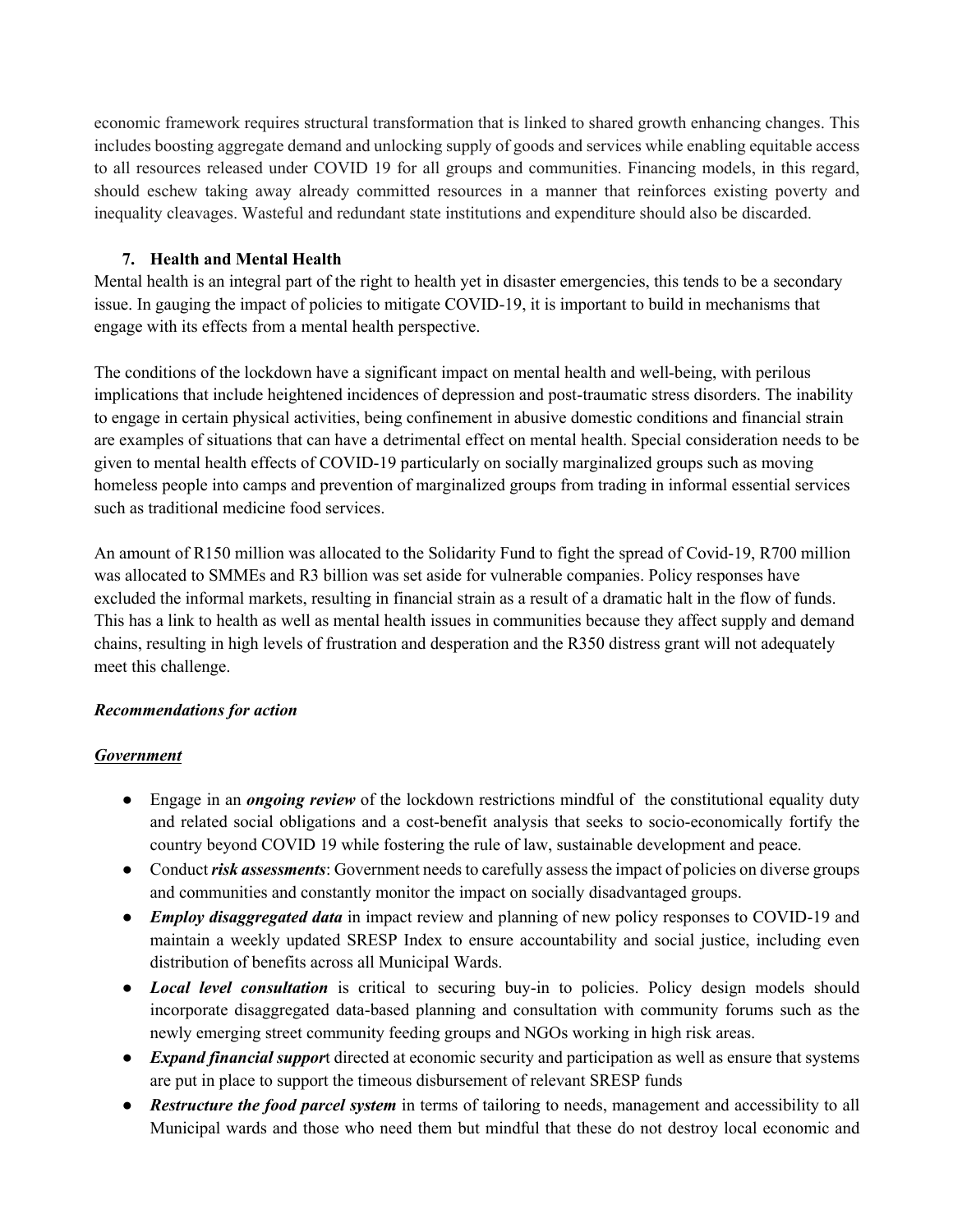social ecosystems particularly in townships and villages. Better monitoring to avoid over and underservice is urgently needed at ward level and foreign nationals are not to be excluded when confirmed to be residents.

- *Mobile cash transfers* and/or vouchers should be used to supply food to enable households to be more autonomous and to support local businesses, thereby ensuring sustainability. This already reduces the security threat posed by looting of food delivery trucks.
- *Extend assistance and adequate resources* to foster equal access to education, early childhood development, gender-based violence, mental health, e-learning, e-governance and e-commerce.
- Conduct urgent *poverty mapping* to foster demand-driven as opposed to supply-driven service delivery and general democratic governance This will also limit corruption, improve responsiveness, advance equality and reduce the public trust deficit.
- *Transparency on policy design process*: Procurement; entitlements and municipal ward-based service delivery index updated on a weekly basis to improve social accountability, public trust, the rule of law and policy legitimacy.
- *Communication channels* with civil society must be created and used regularly, for example radio, mobile application, TV - notably in and through local languages. Communication channels should facilitate two-way communication to facilitate citizen access and participation, i.e. through polling surveys in mobile apps and radio. Through such measures citizens can indicate their needs and levels of distress, share vital information, etc. Tech business could help to create and monitor this by linking alerts to local NGO's and government clinics/police, to enable the Government to track and monitor where and when high risk and volatile communities require resources.
- Uphold a reasonably possible level of *democratic governance* to elicit public input from diverse stakeholder groupings to ensure policy responsiveness while fostering public accountability trust and legitimacy of the COVID -19 policy measures thus fostering the rule of law, social cohesion and peace.
- *Ensure SANDF and police* are all effectively trained in appropriate crisis response mechanisms, consistent with peace keeping, with clear guidelines and standards for the protection of civilians and where there are breaches swift action should be taken and justice should be seen to be done..
- *Re-investment in the growth, skills development* and operation of productivity-enhancing sectors such as healthcare, mining, agriculture, sport, fashion and others while *restructuring the economy* to create vibrant and resilient local economies in all municipal districts particularly villages and townships and foster enterprising communities, young people and women
- *Utilise fiscal and monetary policy instruments* to relieve market pressure and boost aggregate demand. This can be achieved through zero-rating of South African Reserve Bank interest and implementation of capital controls to retain domestic capital.
- *Restructure and reprioritise the state budget*, with efforts to raise alternative sources of finance domestically, utilizing capital markets, institutional investors and pension funds for meeting the finance gap without taking away resources from equality advancing measure.
- *Reject loan agreements* or conditions that undermine constitutional obligations relating to advancing equality and related social justice commitments or threaten democratic governance.
- *Defer in VAT payments* for qualifying businesses negatively affected by the pandemic as a means of effectively getting money into the hands of business-owners.
- *Partner with the private sector* to increase awareness and accessibility to the Solidarity Fund. This can be achieved through, for example, the implementation of a donation portal in banking and personal finance mobile applications.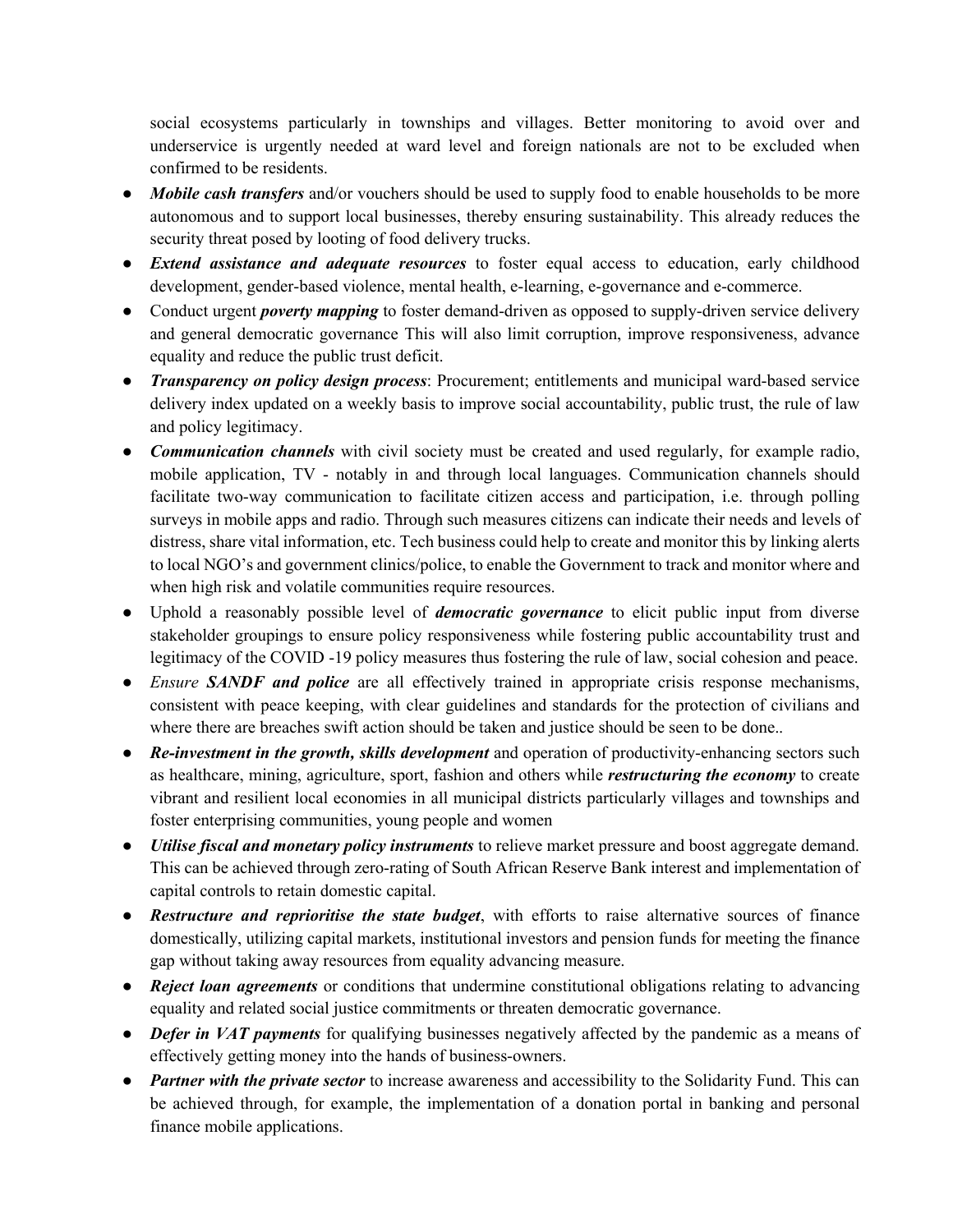• *Maintain support for the Social Justice M-Plan* aimed at advancing equality and ending poverty by 2030 in line with the NDP, AGENDA 2063 and SDGs thus fortifying constitutional democracy and peace and encourage synergy with COVID 19 solidarity initiatives.

## *Business*

- *Adopt a ward* to assist with the continuation of services, supply of goods and boosting the resilience of local economies while ensuring no one is left behind.
- *Ensure Transparency,* **accountability and equity** in Social relief criteria and maintain distribution index updated weekly to limit underservice and over service.
- *Support poverty mapping* and civil society initiatives towards gathering disaggregated, current and accurate data on poverty and inequality to support government policy planning
- *Expand and coordinate across the banking sector*, synergistic efforts to assist customers with finance restructuring
- *Expand Repurposing of production lines*, where possible, toward necessary hygiene and medical products such as COVID-19 testing kits, provision of protective equipment, thereby securing local supply and providing much-needed employment and economic stimulation.
- *Increase local capacity* for productivity-enhancing sectors such as healthcare, manufacturing, chemicals, food and agricultural processed goods, and clothing and textiles.
- Support *Civil Society based Social Accountability, Cohesion and Inclusion* initiatives aimed at combatting corruption and ensuring that no one is left behind, through research, advocacy, monitoring and resource mobilization to complement the Solidarity Fund and keep South Africa on track regarding ending poverty and inequality in terms of Constitutional and Sustainable Development Goal commitments.

# *Civil Society*

- *Uphold social accountability*, including educating the public about rights and privileges in time of the pandemic, combat corruption and undue deviations from democratic governance and assist those struggling to access to SRESP benefits they are entitled too.
- *Rationalise and consolidate relief services* to avoid over-servicing and under-servicing as well as ensuring demand as opposed to supply-driven relief, while ensuring equitable distribution of public sourced funds.
- *Support community-based food security measures* such as urban gardening to fortify families and communities against hunger, malnutrition and poverty.
- *Highlight resource distribution deficits and mobilize resources* for underserviced communities and socially impacted areas such as education and access to digital platforms by disadvantaged groups and communities.
- Uphold the principles of solidarity especially as a nation as it is enshrined in our constitution and spirit of **UBUNTU** through initiatives under the Social Justice M-Plan and others, that are aimed at ensuring that no one is left behind, through research, advocacy, monitoring and resource mobilization to complement the Solidarity Fund and keep South Africa on track regarding ending poverty and inequality in terms of Constitutional and Sustainable Development Goal commitments.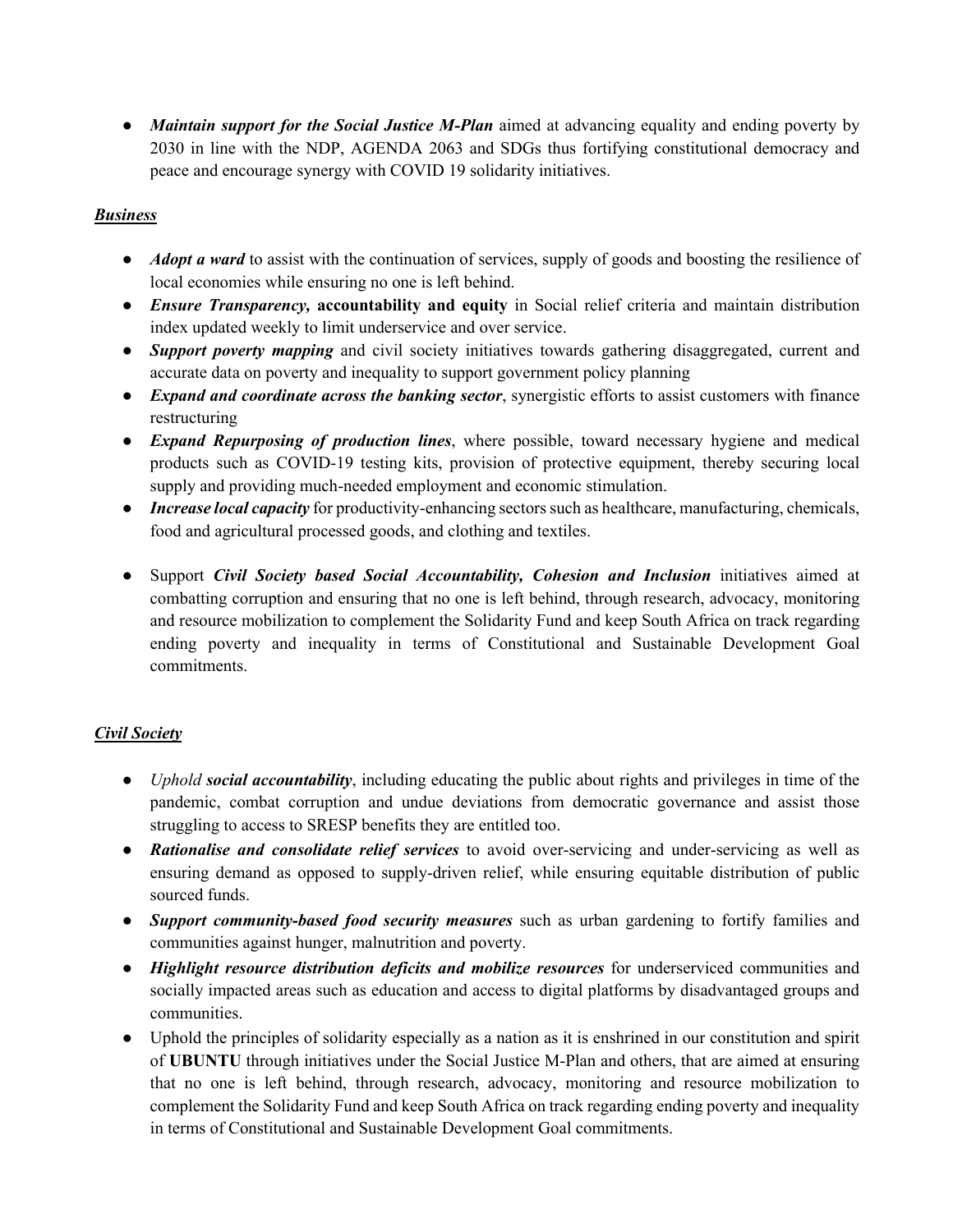## *International Community*

- Funding to the Government and NGOs for policy and relief implementation and monitoring compliance and combat corruption while preserving the rule of law and a fair level of democratic governance
- Research assistance to civil society
- Knowledge share of systems and strategies that have worked well to manage the crisis
- Solidarity in preventing bullying, mobbing, harassment, stigma and whistleblowing where and when it matters
- Continue to help foster global solidarity and related relief.

## *Our Future Role*

Continue tracking COVID-19 policy responses and their impact having reconstituted ourselves as Social Justice and COVID-19 Policy and Relief Monitoring Alliance (SCOPRA), also monitoring ongoing unintended consequences of both policies and conduct of state functionaries and others across all Working Group domains.

- Help government consolidate COVID-19 legislation into one place easily explained, for public consumption per geographical domain, with purposes explained and provided for each regulatory change and provide a Digital Portal as a resource where all the consolidated policies can be accessed by all.
- Through piloting of the Social Justice Impact Assessment Matrix (SIAM) and other relevant assessment instruments, that involve leveraging data analytics to catalyze the advancement of equality and broader social justice in line with SDGs 10 and SDG 16 on advancing equality and responsive law and policy reform, recommend specific policy changes (Amendments and changes to specific regulations, guides and directions).
- Establish a consolidated COVID19 Responses Index covering: (i) COVID-19 Policy directives from WHO (ii) National Policies and Statements (iii) Relief Action by Government and Civil Society, indicating relevant stakeholders, resources involved, target group and municipal wards that have received assistance among the 4392 Municipal Wards (iv) Designated Groups impacted such as Children; Older Persons; Unemployed; Self- employed; Students; Immigrants and the Informal sector/gig economy.

# **Contributing Authors**

**Professor Thuli Madonsela, Marna Lourens, Kamesh Flynn, Cat Walker, Celine Oates, Professor Erin McCandless, Joy Watson, Professor Linley Chiwona Karltun and Student Social Justice Ambassadors**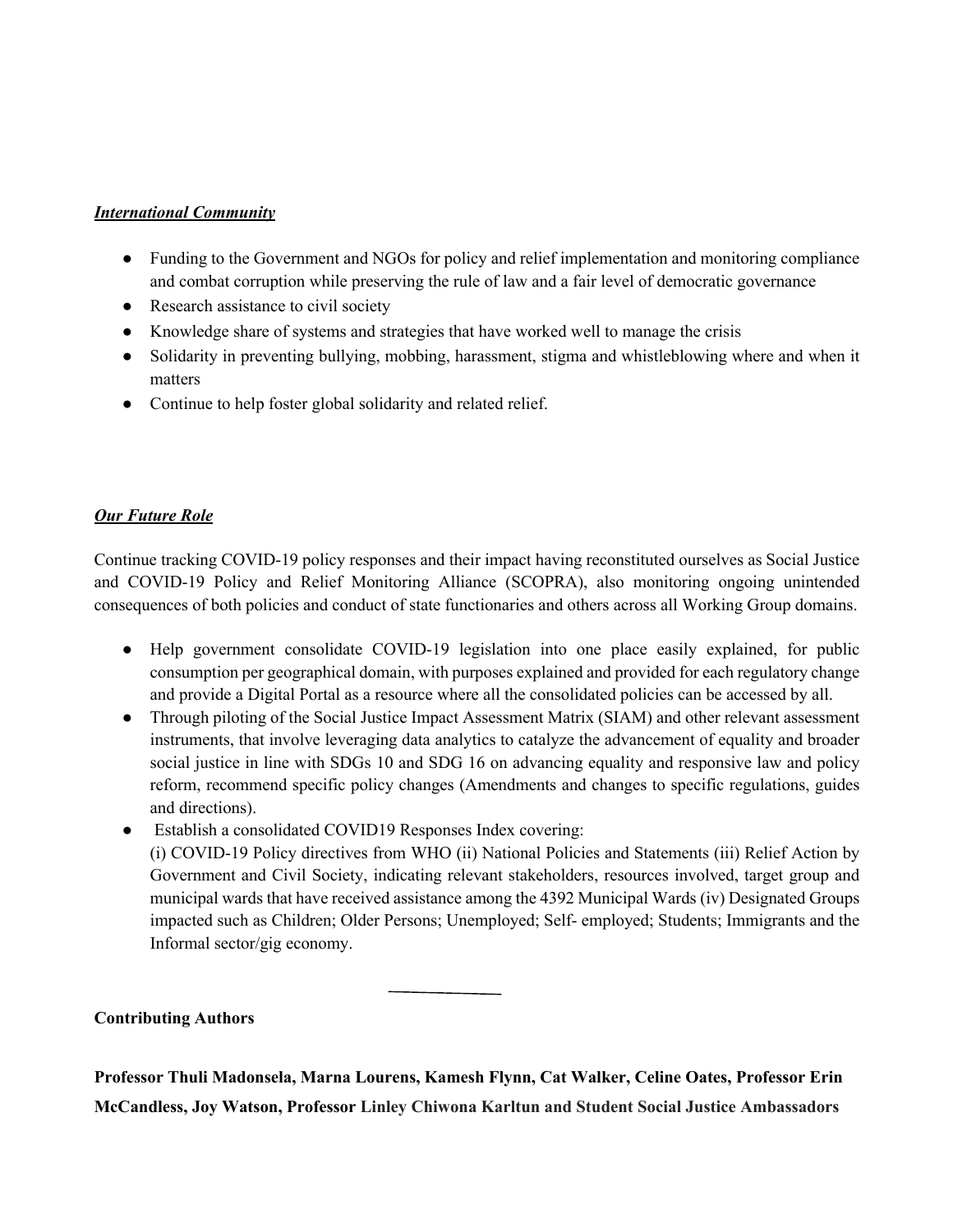We would like to thank all the Social Justice Digital Roundtable attendees, and would especially like to mention Working Group Members who contributed towards the rich and insightful thematic area discussions and the written reports:

#### *Poverty Mapping and Data*

Dr Pali Lehohla Prof Thuli Madonsela Marthe Muller Emile Vercuil

#### *Gender*

Sesonasiphosihle Ralarala Marna Lourens Prof Sandra Fredman Katy Lund Marthe Miller Joy Watson

#### *Economy and Economic Rights*

Cat Walker Dr Nthabiseng Moleko

#### *Health and Mental Health*

Fanelesibonge Ndebele Charl Davids Babalwa Gusha Babatope Adebiyi Wenzile Madonsela Diane Gahiza

#### *Education*

Mary Nel Nicolette Roman Motsoari Nthunya Jacques Pretorius Portia Davidse Kabelo Mahlobogwane Maya Sutherland Celine Oates

# *Food security and other Social Rights*

Prof Linley Chiwona-Karltun John Cluett